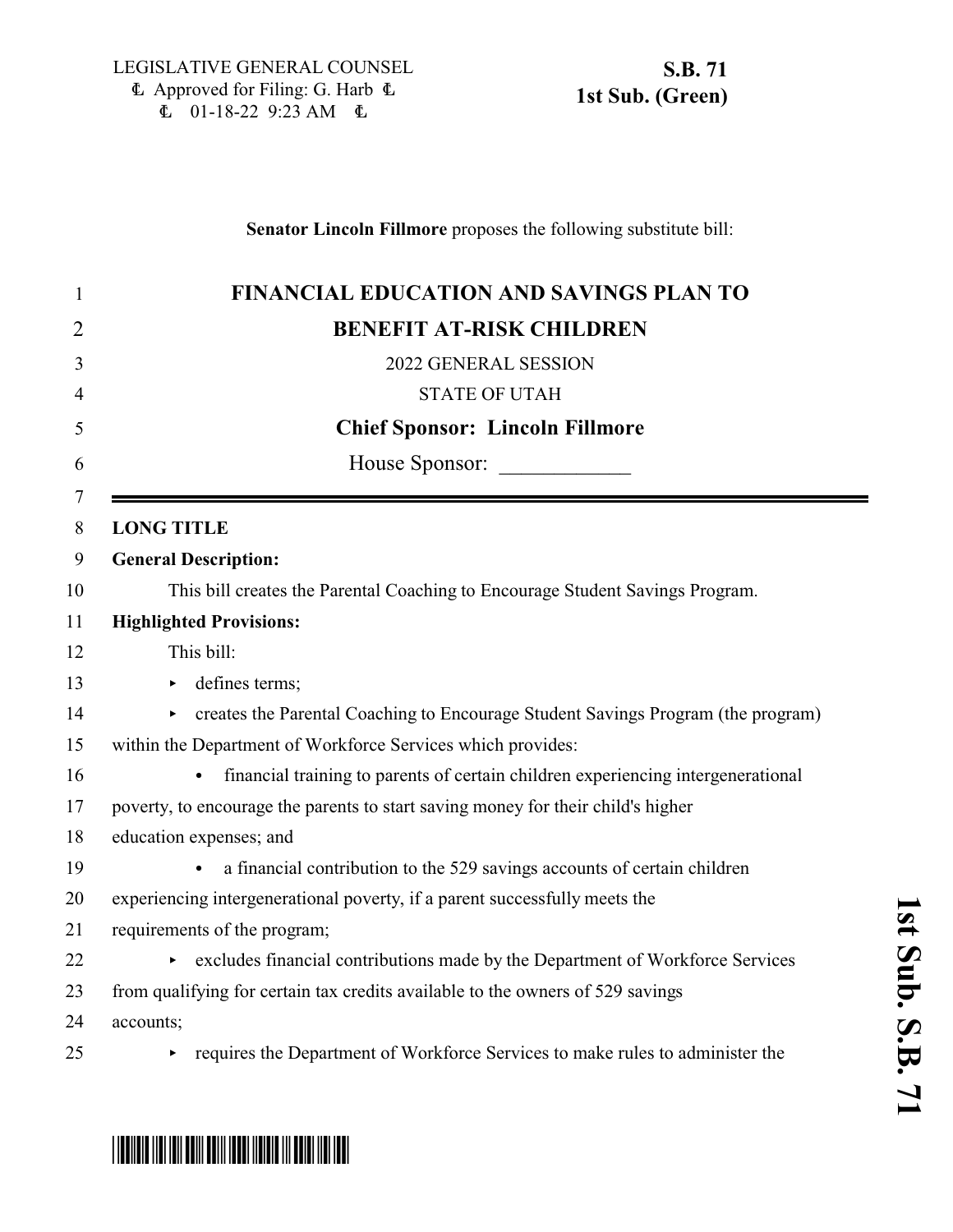| 26 | program;       |                                                                                       |
|----|----------------|---------------------------------------------------------------------------------------|
| 27 |                | creates the Parental Coaching to Encourage Student Savings Program Restricted         |
| 28 | Account;       |                                                                                       |
| 29 | Þ.             | describes the reporting and other requirements of the Department of Workforce         |
| 30 |                | Services related to the program;                                                      |
| 31 |                | • requires local education agencies to provide written notification of the program to |
| 32 |                | the parents of children attending kindergarten;                                       |
| 33 |                | • requires the Division of Finance to transfer a certain amount of money each year    |
| 34 |                | from the Unclaimed Property Trust Fund to the Parental Coaching to Encourage          |
| 35 |                | Student Savings Program Restricted Account; and                                       |
| 36 |                | $\triangleright$ makes technical changes.                                             |
| 37 |                | Money Appropriated in this Bill:                                                      |
| 38 | None           |                                                                                       |
| 39 |                | <b>Other Special Clauses:</b>                                                         |
| 40 | None           |                                                                                       |
| 41 |                | <b>Utah Code Sections Affected:</b>                                                   |
| 42 | <b>AMENDS:</b> |                                                                                       |
| 43 |                | 59-10-1017, as last amended by Laws of Utah 2021, Chapters 367 and 370                |
| 44 |                | 63I-1-263, as last amended by Laws of Utah 2021, Chapters 70, 72, 84, 90, 171, 196,   |
| 45 |                | 260, 280, 282, 345, 382, 401, 421 and last amended by Coordination Clause, Laws       |
| 46 |                | of Utah 2021, Chapter 382                                                             |
| 47 |                | 63J-1-602.1, as last amended by Laws of Utah 2021, Chapters 280, 382, 401, and 438    |
| 48 |                | 67-4a-801, as repealed and reenacted by Laws of Utah 2017, Chapter 371                |
| 49 | <b>ENACTS:</b> |                                                                                       |
| 50 |                | 35A-3-901, Utah Code Annotated 1953                                                   |
| 51 |                | 35A-3-902, Utah Code Annotated 1953                                                   |
| 52 |                | 35A-3-903. Utah Code Annotated 1953                                                   |
| 53 |                | 35A-3-904, Utah Code Annotated 1953                                                   |
| 54 |                | 53G-4-412, Utah Code Annotated 1953                                                   |

*Be it enacted by the Legislature of the state of Utah:*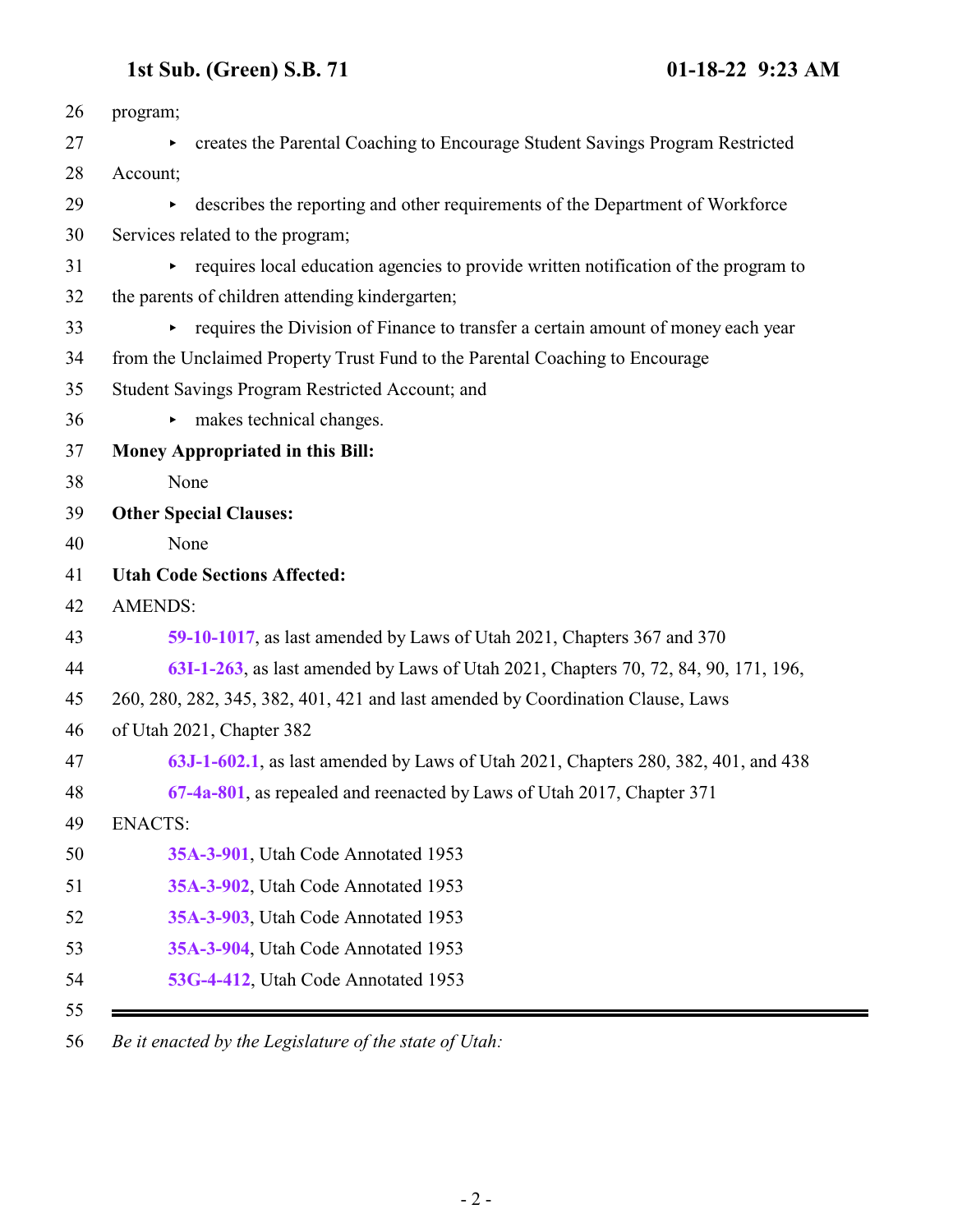<span id="page-2-1"></span><span id="page-2-0"></span>

| 57 | Section 1. Section 35A-3-901 is enacted to read:                                              |
|----|-----------------------------------------------------------------------------------------------|
| 58 | Part 9. Parental Coaching to Encourage Student Savings Program                                |
| 59 | 35A-3-901. Definitions.                                                                       |
| 60 | As used in this part:                                                                         |
| 61 | (1) "529 savings account" means a tax-advantaged method of saving for higher                  |
| 62 | education costs on behalf of a particular individual that:                                    |
| 63 | (a) meets the requirements of Section 529, Internal Revenue Code; and                         |
| 64 | (b) is managed by the plan.                                                                   |
| 65 | "Eligible 529 savings account" means a 529 savings account for which:<br>(2)                  |
| 66 | (a) a parent applicant is the account owner; and                                              |
| 67 | (b) the parent applicant's qualified child is a beneficiary.                                  |
| 68 | (3) "Intergenerational poverty" means the same as that term is defined in Section             |
| 69 | 35A-9-102.                                                                                    |
| 70 | (4) "Local education agency" means a school district, a charter school, or the Utah           |
| 71 | Schools for the Deaf and the Blind.                                                           |
| 72 | (5) "Parent applicant" means an applicant for the program who is a parent, legal              |
| 73 | custodian, or legal guardian of a qualified child and who is living with the qualified child. |
| 74 | (6) "Parental coaching" means the training described in Subsection $35A-3-902(4)$ .           |
| 75 | "Plan" means the Utah Educational Savings Plan created in Section 53B-8a-103.<br>(7)          |
| 76 | (8) "Program" means the Parental Coaching to Encourage Student Savings Program                |
| 77 | created in Section 35A-3-902.                                                                 |
| 78 | (9) "Qualified child" means a child who is:                                                   |
| 79 | (a) five or six years old; and                                                                |
| 80 | (b) experiencing intergenerational poverty.                                                   |
| 81 | (10) "Restricted account" means the Parental Coaching to Encourage Student Savings            |
| 82 | Program Restricted Account created in Section 35A-3-903.                                      |
| 83 | Section 2. Section 35A-3-902 is enacted to read:                                              |
| 84 | 35A-3-902. Program creation and description.                                                  |
| 85 | There is created the Parental Coaching to Encourage Student Savings Program.<br>(1)           |
| 86 | The program shall be administered by the department.<br>(2)                                   |
| 87 | Subject to available funds, the program shall provide:<br>(3)                                 |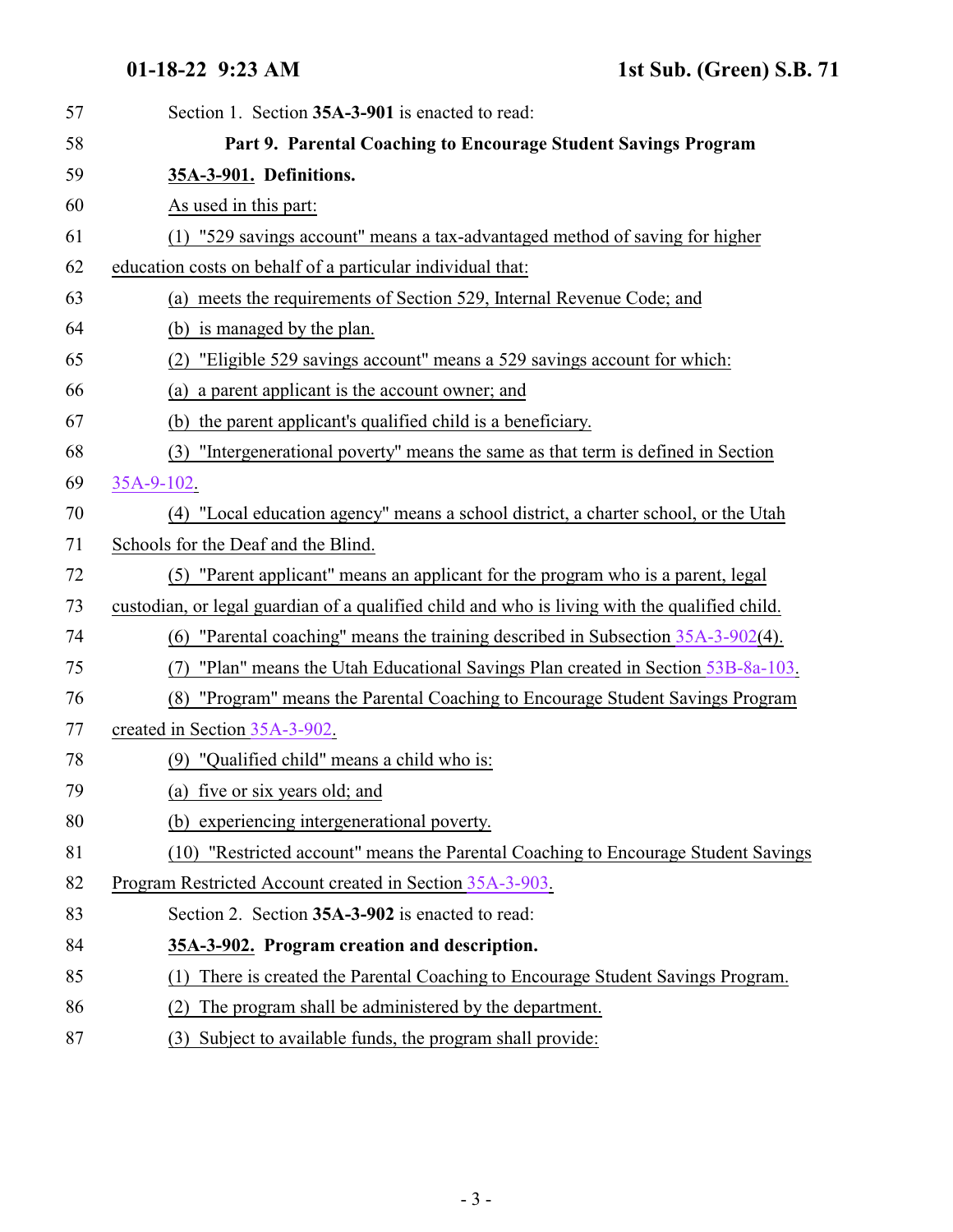| 88  | (a) parental coaching to a parent applicant as described in Subsection (4);                     |
|-----|-------------------------------------------------------------------------------------------------|
| 89  | (b) a one-time contribution of \$500 made by the department to an eligible 529 savings          |
| 90  | account in accordance with Subsection (7), if:                                                  |
| 91  | (i) the parent applicant completes the parental coaching; and                                   |
| 92  | (ii) the parent applicant opens the eligible 529 savings account no later than 60 days          |
| 93  | after the day on which the parent applicant completes the parental coaching; and                |
| 94  | (c) an additional one-time contribution of \$50 made by the department to an eligible           |
| 95  | 529 savings account in accordance with Subsection (7), if the parent applicant contributes at   |
| 96  | least \$50 to the eligible 529 savings account within 60 days after the day on which the parent |
| 97  | applicant completes the parental coaching.                                                      |
| 98  | (4) The department shall ensure that parental coaching:                                         |
| 99  | (a) is a program of financial coaching designed to teach a parent applicant the                 |
| 100 | advantages of beginning a savings program for future higher education expenses of the parent    |
| 101 | applicant's child while the child is still young;                                               |
| 102 | (b) demonstrates how compound interest works in increasing savings over time;                   |
| 103 | (c) describes the general financial and other advantages of individuals who obtain              |
| 104 | education beyond the high school level;                                                         |
| 105 | (d) provides information about how to open an eligible 529 savings account;                     |
| 106 | (e) provides information about the benefits of the program, including an explanation of         |
| 107 | the requirements for an eligible 529 savings account to receive the one-time contributions      |
| 108 | described in Subsections $(3)(b)$ and $(c)$ ;                                                   |
| 109 | (f) encourages a parent applicant to be actively involved in the education of the parent        |
| 110 | applicant's child; and                                                                          |
| 111 | (g) is provided at no cost to a parent applicant.                                               |
| 112 | (5) Parental coaching may be offered by the department or any of the following if               |
| 113 | approved by the department:                                                                     |
| 114 | (a) a civic organization, if the executive director enters into a contract with the civic       |
| 115 | organization following the procedures for contracting with a civic organization for the         |
| 116 | provision of social capital under Section 35A-3-507;                                            |
| 117 | (b) a for-profit entity;                                                                        |
| 118 | (c) an educational institution; or                                                              |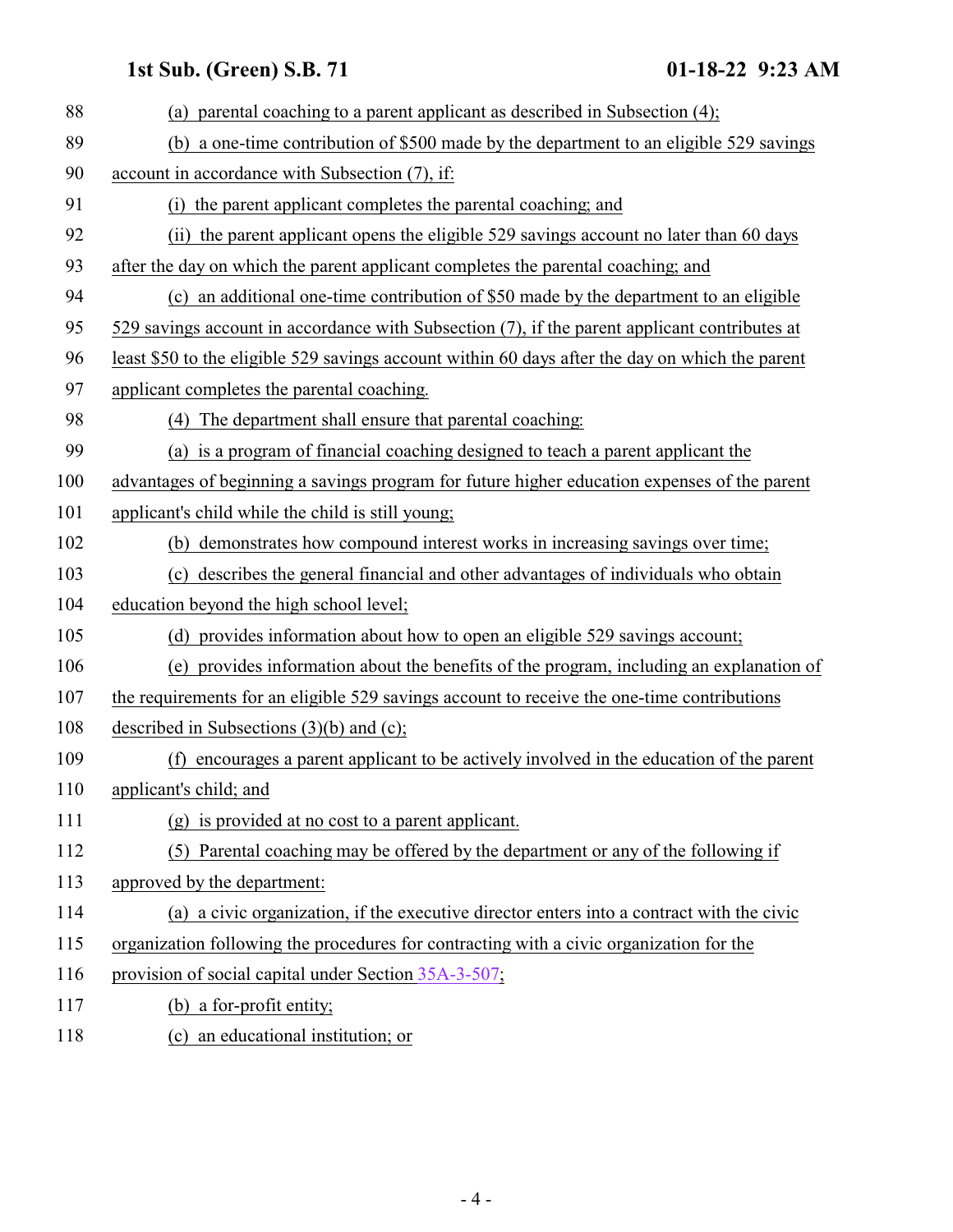| 119 | (d) a government entity.                                                                          |
|-----|---------------------------------------------------------------------------------------------------|
| 120 | (6) A parent applicant may apply to the department, in a form approved by the                     |
| 121 | department, to participate in the program.                                                        |
| 122 | (7) (a) If a parent applicant completes the parental coaching portion of the program and          |
| 123 | provides evidence to the department of having opened an eligible 529 savings account no later     |
| 124 | than 60 days after the day on which the parent applicant completes the parental coaching, the     |
| 125 | department, in coordination with the plan, shall provide a one-time contribution of \$500 to the  |
| 126 | eligible 529 savings account.                                                                     |
| 127 | (b) The department shall provide an additional one-time contribution of \$50 to the 529           |
| 128 | savings account described in Subsection $(7)(a)$ if the parent applicant provides evidence to the |
| 129 | department of having contributed at least \$50 to the eligible 529 savings account within 60      |
| 130 | days after the day on which the parent applicant completes the parental coaching.                 |
| 131 | (c) (i) The department shall ensure that the maximum total contribution for one                   |
| 132 | qualified child under Subsection $(7)(a)$ does not exceed \$500, even if more than one parent     |
| 133 | applicant of a qualified child completes the parental coaching portion of the program or more     |
| 134 | than one eligible 529 savings account is opened on behalf of a qualified child.                   |
| 135 | (ii) The department shall ensure that the maximum total contribution for one qualified            |
| 136 | child under Subsection $(7)(b)$ does not exceed \$50, even if more than one parent applicant of a |
| 137 | qualified child completes the parental coaching portion of the program or more than one           |
| 138 | eligible 529 savings account is opened on behalf of a qualified child.                            |
| 139 | (d) (i) The department shall make the contribution described in Subsection $(7)(a)$               |
| 140 | within 30 days after the day on which the department receives from the parent applicant           |
| 141 | evidence of having opened the eligible 529 savings account.                                       |
| 142 | (ii) The department shall make the contribution described in Subsection (7)(b) within             |
| 143 | 30 days after the day on which the department receives from the parent applicant evidence of      |
| 144 | the parental applicant's contribution to the eligible 529 savings account.                        |
| 145 | (8) The department shall disseminate information about the program to local education             |
| 146 | agencies, including information regarding program eligibility.                                    |
| 147 | (9) (a) The department shall, in accordance with Title 63G, Chapter 3, Utah                       |
| 148 | Administrative Rulemaking Act, make rules to administer the program and carry out the             |
| 149 | provisions of this part.                                                                          |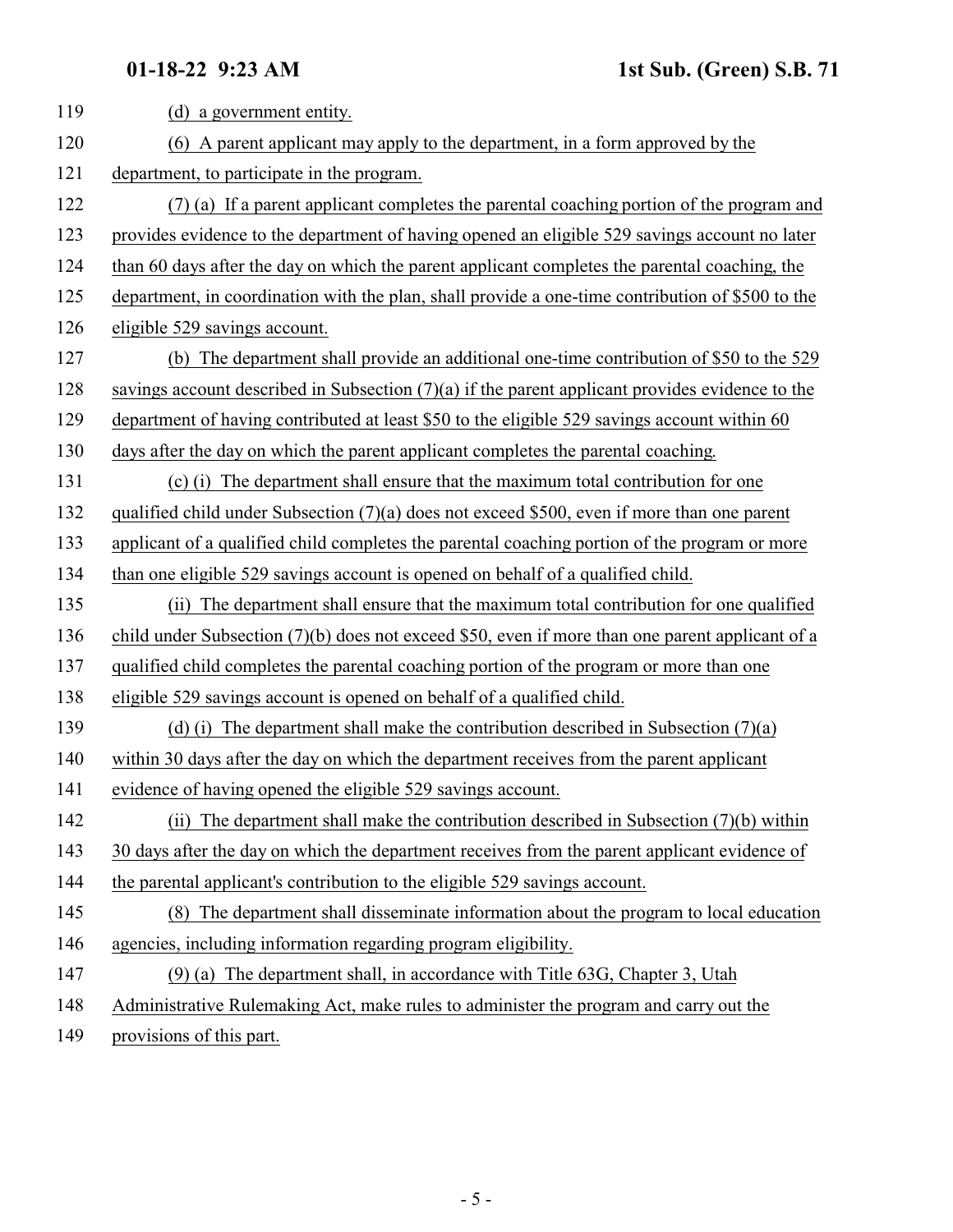<span id="page-5-1"></span><span id="page-5-0"></span>

| 150 | (b) The rules made under Subsection $(9)(a)$ shall include:                                    |
|-----|------------------------------------------------------------------------------------------------|
| 151 | procedures for a parent applicant to apply to the department to participate in the<br>(i)      |
| 152 | program;                                                                                       |
| 153 | (ii) standards for the provision of parental coaching under Subsection (4);                    |
| 154 | procedures for a parent applicant to provide to the department evidence of opening<br>(iii)    |
| 155 | an eligible 529 savings account or contributing to an eligible 529 savings account as required |
| 156 | under Subsection (7); and                                                                      |
| 157 | (iv) provisions for information sharing and coordination with the plan.                        |
| 158 | Section 3. Section 35A-3-903 is enacted to read:                                               |
| 159 | 35A-3-903. Parental Coaching to Encourage Student Savings Program Restricted                   |
| 160 | Account.                                                                                       |
| 161 | There is created a restricted account within the General Fund known as the<br>(1)              |
| 162 | "Parental Coaching to Encourage Student Savings Program Restricted Account".                   |
| 163 | (2) The department is the administrator of the restricted account.                             |
| 164 | $(3)$ (a) Subject to Subsection $(3)(b)$ , the department shall use account money to pay for   |
| 165 | the program.                                                                                   |
| 166 | (b) The department may not use more than \$1,000,000 each year for the one-time                |
| 167 | contributions described in Subsections $35A-3-902(3)(b)$ and (c).                              |
| 168 | (4) The restricted account consists of:                                                        |
| 169 | (a) money transferred to the restricted account under Section $67-4a-801$ ; and                |
| 170 | money appropriated or otherwise made available by the Legislature.<br>(b)                      |
| 171 | $(5)$ (a) The restricted account shall earn interest.                                          |
| 172 | (b) All interest earned on the restricted account shall be deposited into the restricted       |
| 173 | account.                                                                                       |
| 174 | Section 4. Section 35A-3-904 is enacted to read:                                               |
| 175 | 35A-3-904. Reporting.                                                                          |
| 176 | As part of the annual written report described in Section 35A-1-109, the department            |
| 177 | shall:                                                                                         |
| 178 | provide the number of parent applicants who have participated in the program;<br>(1)           |
| 179 | provide the number of parent applicants who have completed parental coaching;<br>(2)           |
| 180 | provide the number of qualified children who have received a contribution from the<br>(3)      |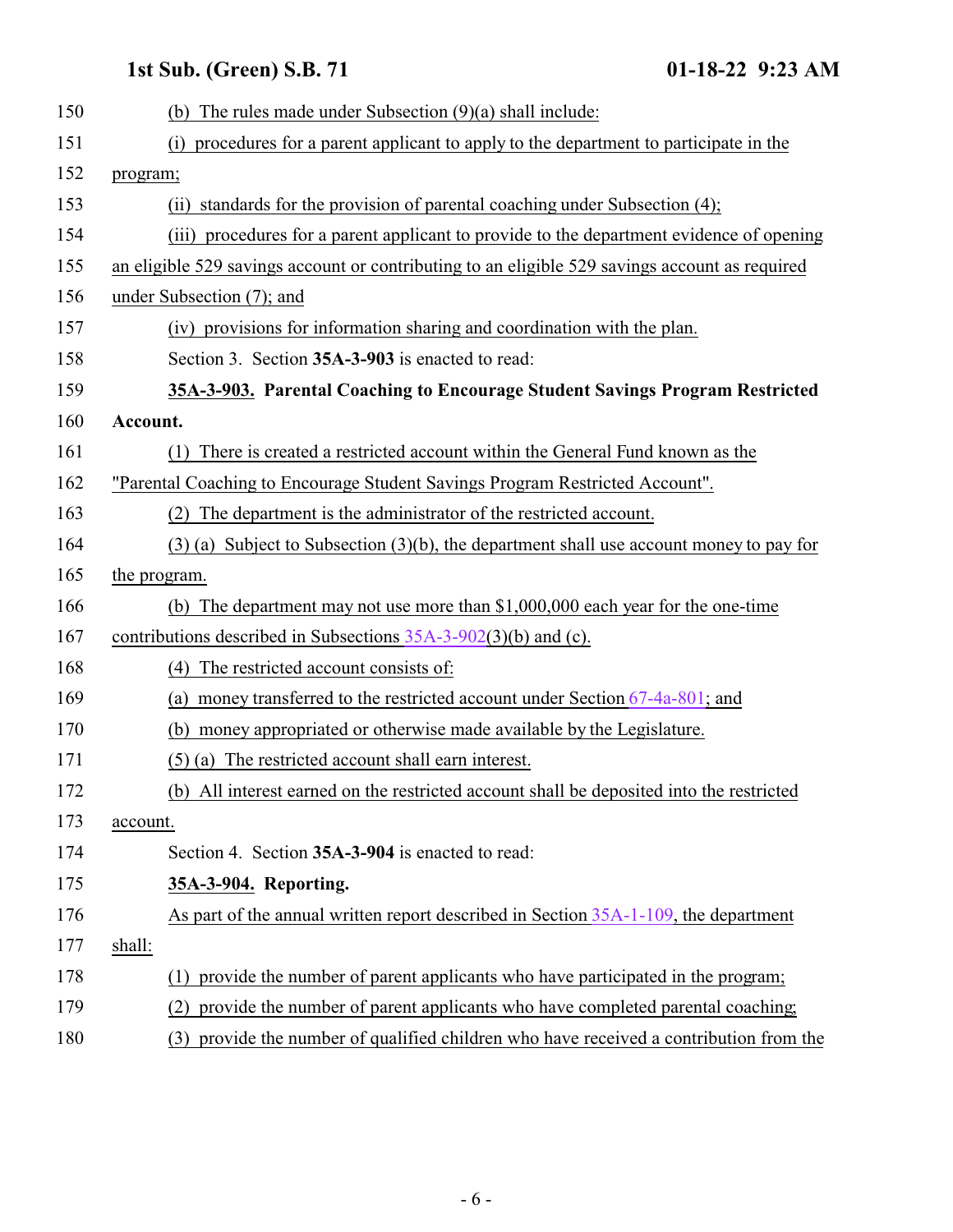<span id="page-6-1"></span><span id="page-6-0"></span>

| 181 | program to an eligible 529 savings account opened on behalf of the qualified children;           |
|-----|--------------------------------------------------------------------------------------------------|
| 182 | (4) describe the status of the restricted account, including an accounting of                    |
| 183 | expenditures made from the restricted account; and                                               |
| 184 | (5) make recommendations to the Legislature regarding the effectiveness of the                   |
| 185 | program and any suggestions for improving the program.                                           |
| 186 | Section 5. Section 53G-4-412 is enacted to read:                                                 |
| 187 | 53G-4-412. Parental Coaching to Encourage Student Savings Program                                |
| 188 | notification requirements.                                                                       |
| 189 | (1) As used in this section, "local education agency" means a school district, a charter         |
| 190 | school, or the Utah Schools for the Deaf and the Blind.                                          |
| 191 | (2) On or before October 1 of each school year, a local education agency that offers             |
| 192 | kindergarten shall provide to a parent, legal custodian, or legal guardian of each incoming      |
| 193 | kindergarten student, written notification regarding the Parental Coaching to Encourage          |
| 194 | Student Savings Program created in Section 35A-3-902, including information regarding            |
| 195 | program eligibility.                                                                             |
| 196 | Section 6. Section 59-10-1017 is amended to read:                                                |
| 197 | 59-10-1017. Utah Educational Savings Plan tax credit.                                            |
| 198 | (1) As used in this section:                                                                     |
| 199 | (a) "Account owner" means the same as that term is defined in Section 53B-8a-102.                |
| 200 | (b) "Grantor trust" means the same as that term is defined in Section 53B-8a-102.5.              |
| 201 | (c) "Higher education costs" means the same as that term is defined in Section                   |
| 202 | 53B-8a-102.5.                                                                                    |
| 203 | (d) "Maximum amount of a qualified investment for the taxable year" means, for a                 |
| 204 | taxable year, the product of the percentage listed in Subsection $59-10-104(2)$ and:             |
| 205 | (i) subject to Subsection $(1)(d)(iii)$ , for a claimant, estate, or trust that is an account    |
| 206 | owner, if that claimant, estate, or trust is other than husband and wife account owners who file |
| 207 | a single return jointly, the maximum amount of a qualified investment:                           |
| 208 | (A) listed in Subsection $53B-8a-106(1)(e)(ii)$ ; and                                            |
| 209 | (B) increased or kept for that taxable year in accordance with Subsections                       |
| 210 | 53B-8a-106(1)(f) and (g);                                                                        |
| 211 | (ii) subject to Subsection $(1)(d)(iii)$ , for claimants who are husband and wife account        |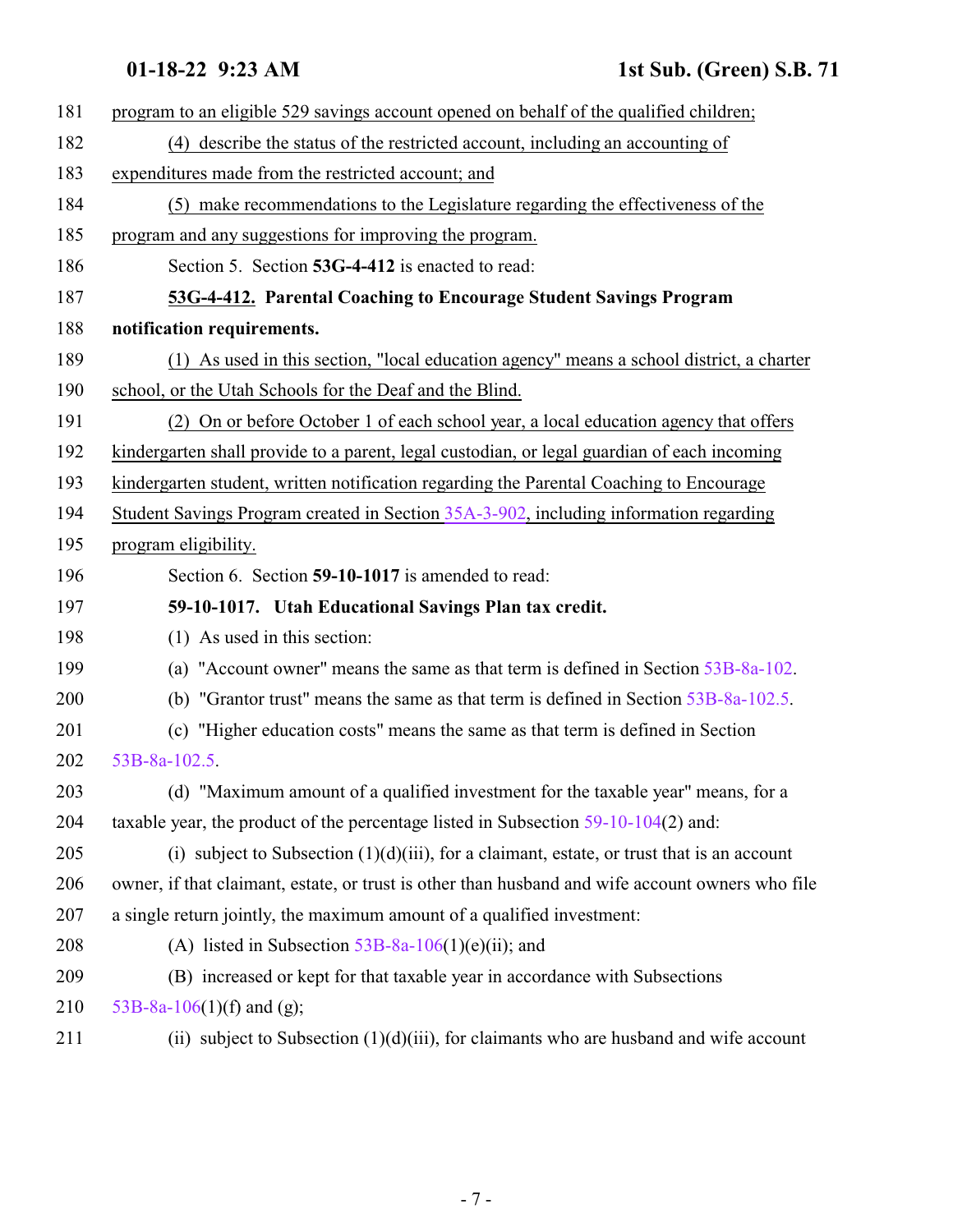| 212 | owners who file a single return jointly, the maximum amount of a qualified investment:              |
|-----|-----------------------------------------------------------------------------------------------------|
| 213 | (A) listed in Subsection $53B-8a-106(1)(e)(iii)$ ; and                                              |
| 214 | (B) increased or kept for that taxable year in accordance with Subsections                          |
| 215 | 53B-8a-106(1)(f) and (g); or                                                                        |
| 216 | (iii) for a grantor trust:                                                                          |
| 217 | (A) if the owner of the grantor trust has a single filing status or head of household               |
| 218 | filing status as defined in Section 59-10-1018, the amount described in Subsection $(1)(d)(i)$ ; or |
| 219 | (B) if the owner of the grantor trust has a joint filing status as defined in Section               |
| 220 | 59-10-1018, the amount described in Subsection $(1)(d)(ii)$ .                                       |
| 221 | (e) "Owner of the grantor trust" means the same as that term is defined in Section                  |
| 222 | 53B-8a-102.5.                                                                                       |
| 223 | (f) "Plan" means the Utah Educational Savings Plan created in Section 53B-8a-103.                   |
| 224 | $[f(f)]$ (g) (i) "Qualified investment" means the same as that term is defined in Section           |
| 225 | 53B-8a-102.5                                                                                        |
| 226 | (ii) "Qualified investment" does not include any contributions made by the Department               |
| 227 | of Workforce Services under Section 35A-3-902.                                                      |
| 228 | (2) Except as provided in Section $59-10-1002.2$ and subject to the other provisions of             |
| 229 | this section, a claimant, estate, or trust that is an account owner may claim a nonrefundable tax   |
| 230 | credit equal to the product of:                                                                     |
| 231 | (a) the amount of a qualified investment made:                                                      |
| 232 | (i) during the taxable year; and                                                                    |
| 233 | (ii) into an account owned by the claimant, estate, or trust; and                                   |
| 234 | (b) the percentage listed in Subsection $59-10-104(2)$ .                                            |
| 235 | (3) A claimant, estate, or trust, or a person other than the claimant, estate, or trust, may        |
| 236 | make a qualified investment described in Subsection (2).                                            |
| 237 | (4) A claimant, estate, or trust that is an account owner may not claim a tax credit                |
| 238 | under this section with respect to any portion of a qualified investment described in Subsection    |
| 239 | (2) that a claimant, estate, trust, or person described in Subsection (3) deducts on a federal      |
| 240 | income tax return.                                                                                  |
| 241 | (5) A tax credit under this section may not exceed the maximum amount of a qualified                |
| 242 | investment for the taxable year.                                                                    |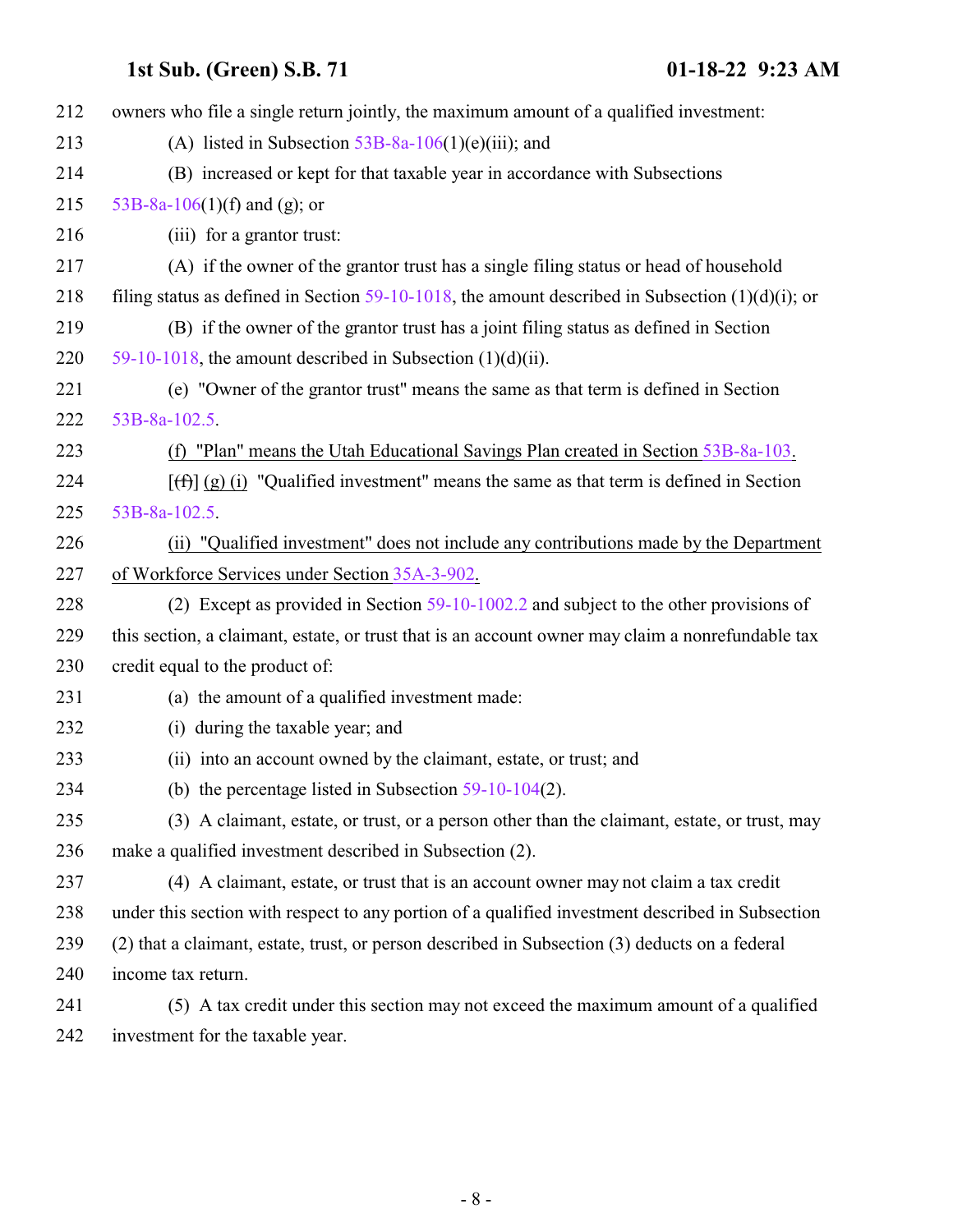<span id="page-8-0"></span>

| 243 | (6) A claimant, estate, or trust that is an account owner may not carry forward or carry |
|-----|------------------------------------------------------------------------------------------|
| 244 | back the tax credit under this section.                                                  |
| 245 | (7) (a) An account owner may not claim a tax credit under this section with respect to   |
| 246 | any contributions made by the Department of Workforce Services under Section 35A-3-902.  |
| 247 | (b) The plan shall coordinate with the commission to ensure compliance with              |
| 248 | Subsection $(7)(a)$ .                                                                    |
| 249 | Section 7. Section 63I-1-263 is amended to read:                                         |
| 250 | 63I-1-263. Repeal dates, Titles 63A to 63N.                                              |
| 251 | (1) In relation to the Utah Transparency Advisory Board, on January 1, 2025:             |
| 252 | (a) Section $63A-16-102$ is repealed;                                                    |
| 253 | (b) Section $63A-16-201$ is repealed; and                                                |
| 254 | (c) Section $63A-16-202$ is repealed.                                                    |
| 255 | (2) Subsection $63A-5b-405(5)$ , relating to prioritizing and allocating capital         |
| 256 | improvement funding, is repealed July 1, 2024.                                           |
| 257 | (3) Section 63A-5b-1003, State Facility Energy Efficiency Fund, is repealed July 1,      |
| 258 | 2023.                                                                                    |
| 259 | (4) Sections 63A-9-301 and 63A-9-302, related to the Motor Vehicle Review                |
| 260 | Committee, are repealed July 1, 2023.                                                    |
| 261 | (5) Title 63C, Chapter 4a, Constitutional and Federalism Defense Act, is repealed July   |
| 262 | 1, 2028.                                                                                 |
| 263 | (6) Title 63C, Chapter 6, Utah Seismic Safety Commission, is repealed January 1,         |
| 264 | 2025.                                                                                    |
| 265 | (7) Title 63C, Chapter 12, Snake Valley Aquifer Advisory Council, is repealed July 1,    |
| 266 | 2024.                                                                                    |
| 267 | (8) Title 63C, Chapter 17, Point of the Mountain Development Commission Act, is          |
| 268 | repealed July 1, 2023.                                                                   |
| 269 | (9) Title 63C, Chapter 18, Behavioral Health Crisis Response Commission, is repealed     |
| 270 | July 1, 2023.                                                                            |
| 271 | (10) Title 63C, Chapter 23, Education and Mental Health Coordinating Council, is         |
| 272 | repealed July 1, 2026.                                                                   |
| 273 | (11) Title 63A, Chapter 16, Part 7, Data Security Management Council, is repealed        |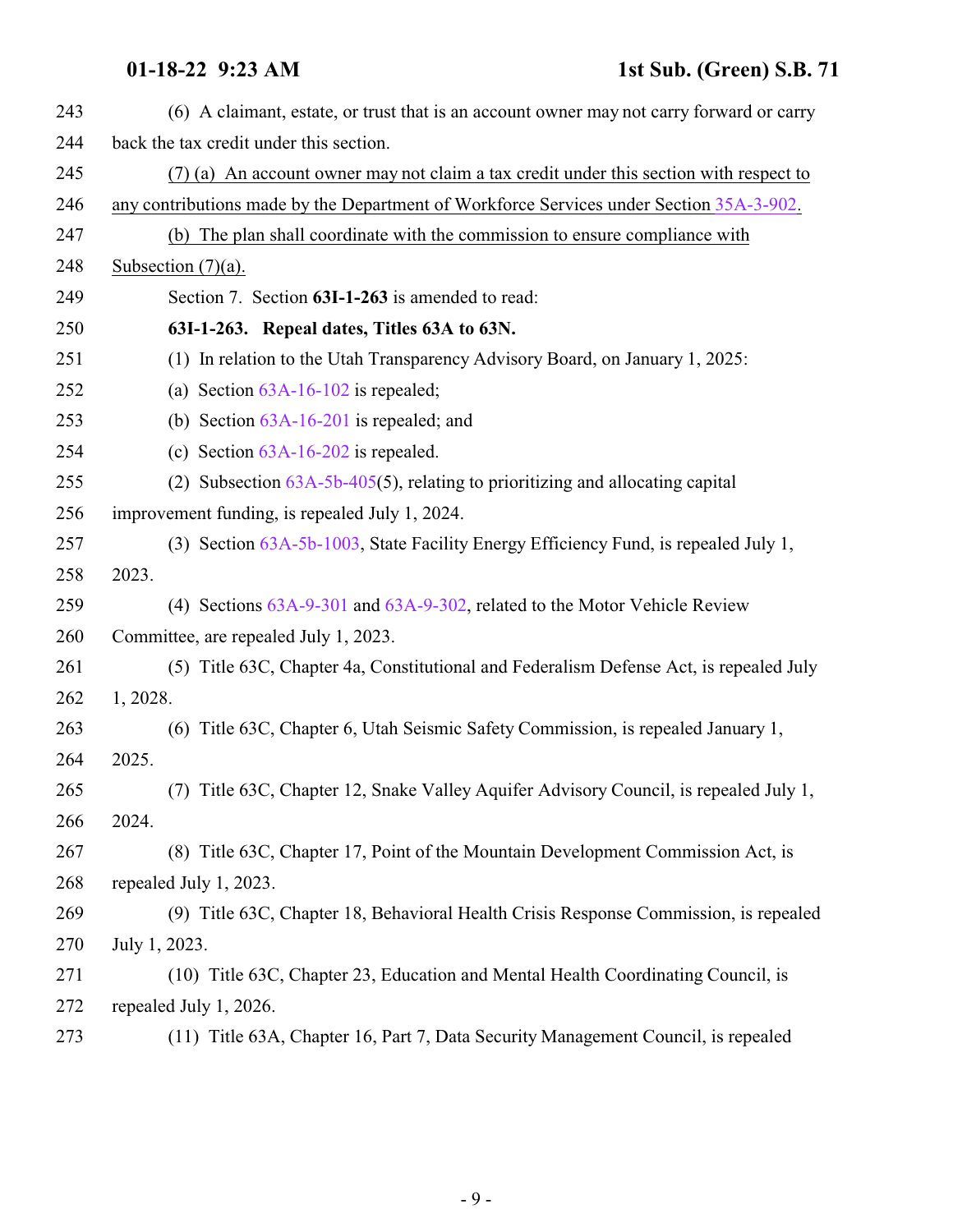| 274 | July 1, 2025.                                                                                          |
|-----|--------------------------------------------------------------------------------------------------------|
| 275 | $(12)$ Section $63G-6a-805$ , which creates the Purchasing from Persons with Disabilities              |
| 276 | Advisory Board, is repealed July 1, 2026.                                                              |
| 277 | (13) Title 63G, Chapter 21, Agreements to Provide State Services, is repealed July 1,                  |
| 278 | 2025.                                                                                                  |
| 279 | (14) Title 63H, Chapter 4, Heber Valley Historic Railroad Authority, is repealed July 1,               |
| 280 | 2024.                                                                                                  |
| 281 | (15) Title 63H, Chapter 8, Utah Housing Corporation Act, is repealed July 1, 2026.                     |
| 282 | (16) Subsection 63J-1-602.1(17), Nurse Home Visiting Restricted Account is repealed                    |
| 283 | July 1, 2026.                                                                                          |
| 284 | (17) (a) Subsection $\frac{63J-1-602.1[ (61) ](62)}{62}$ , relating to the Utah Statewide Radio System |
| 285 | Restricted Account, is repealed July 1, 2022.                                                          |
| 286 | (b) When repealing Subsection $63J-1-602.1[ (61) ] (62)$ , the Office of Legislative                   |
| 287 | Research and General Counsel shall, in addition to the office's authority under Subsection             |
| 288 | 36-12-12(3), make necessary changes to subsection numbering and cross references.                      |
| 289 | (18) Subsection $63J-1-602.2(5)$ , referring to dedicated credits to the Utah Marriage                 |
| 290 | Commission, is repealed July 1, 2023.                                                                  |
| 291 | (19) Subsection $63J-1-602.2(6)$ , referring to the Trip Reduction Program, is repealed                |
| 292 | July 1, 2022.                                                                                          |
| 293 | (20) Subsection 63J-1-602.2(24), related to the Utah Seismic Safety Commission, is                     |
| 294 | repealed January 1, 2025.                                                                              |
| 295 | (21) Title 63J, Chapter 4, Part 5, Resource Development Coordinating Committee, is                     |
| 296 | repealed July 1, 2027.                                                                                 |
| 297 | $(22)$ In relation to the advisory committee created in Subsection $63L-11-305(3)$ , on July           |
| 298 | 1, 2022:                                                                                               |
| 299 | (a) Subsection $63L-11-305(1)(a)$ , which defines "advisory committee," is repealed; and               |
| 300 | (b) Subsection $63L-11-305(3)$ , which creates the advisory committee, is repealed.                    |
| 301 | (23) In relation to the Utah Substance Use and Mental Health Advisory Council, on                      |
| 302 | January 1, 2023:                                                                                       |
| 303 | (a) Sections 63M-7-301, 63M-7-302, 63M-7-303, 63M-7-304, and 63M-7-306 are                             |
| 304 | repealed;                                                                                              |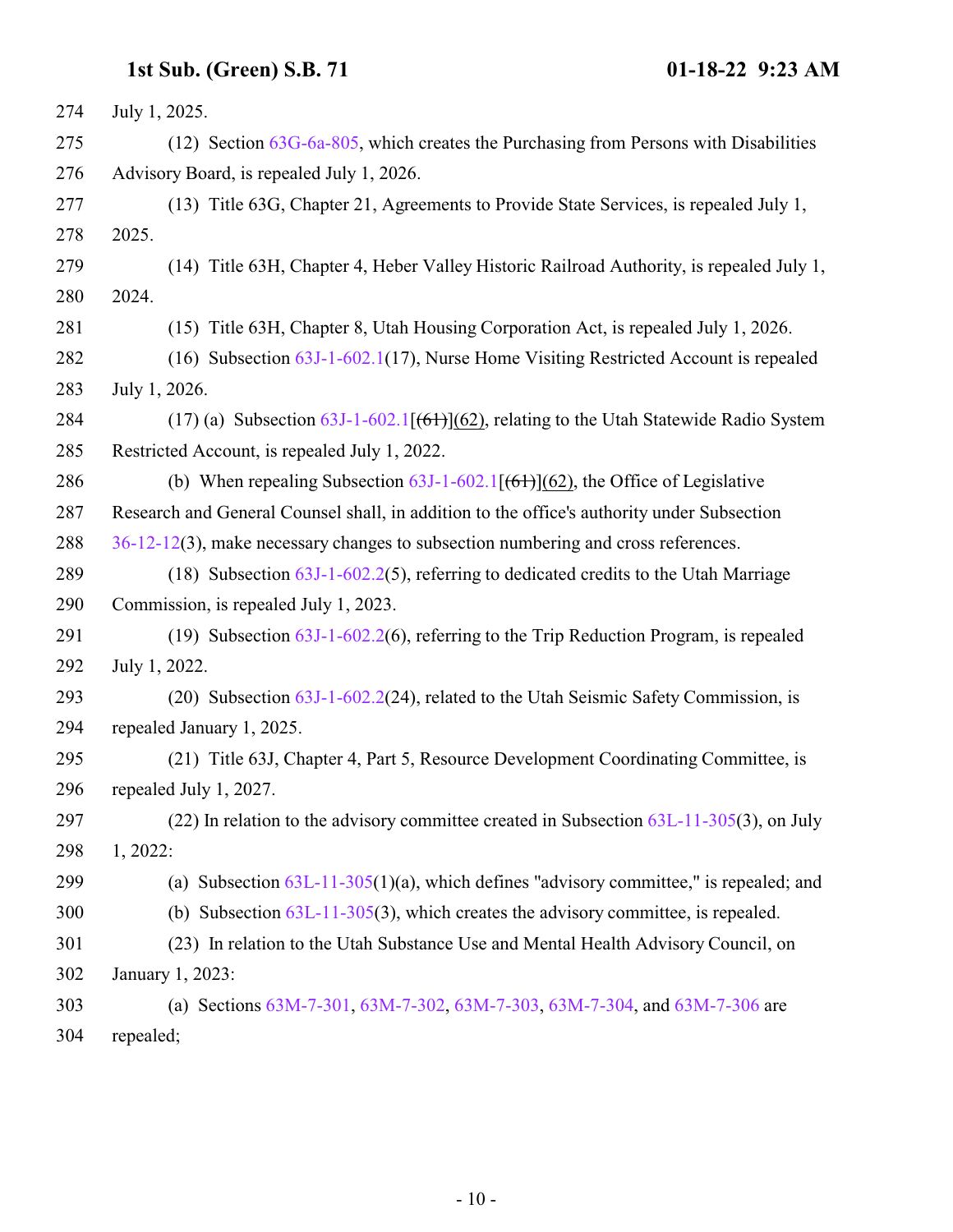### **01-18-22 9:23 AM 1st Sub. (Green) S.B. 71**

| 305 | (b) Section $63M-7-305$ , the language that states "council" is replaced with               |
|-----|---------------------------------------------------------------------------------------------|
| 306 | "commission";                                                                               |
| 307 | (c) Subsection $63M-7-305(1)$ is repealed and replaced with:                                |
| 308 | "(1) "Commission" means the Commission on Criminal and Juvenile Justice."; and              |
| 309 | (d) Subsection $63M-7-305(2)$ is repealed and replaced with:                                |
| 310 | $"(2)$ The commission shall:                                                                |
| 311 | (a) provide ongoing oversight of the implementation, functions, and evaluation of the       |
| 312 | Drug-Related Offenses Reform Act; and                                                       |
| 313 | (b) coordinate the implementation of Section $77-18-104$ and related provisions in          |
| 314 | Subsections 77-18-103(2)(c) and (d).".                                                      |
| 315 | (24) The Crime Victim Reparations and Assistance Board, created in Section                  |
| 316 | 63M-7-504, is repealed July 1, 2027.                                                        |
| 317 | (25) Title 63M, Chapter 7, Part 6, Utah Council on Victims of Crime, is repealed July       |
| 318 | 1, 2022.                                                                                    |
| 319 | (26) Title 63M, Chapter 11, Utah Commission on Aging, is repealed July 1, 2026.             |
| 320 | (27) Title 63N, Chapter 1, Part 5, Governor's Economic Development Coordinating             |
| 321 | Council, is repealed July 1, 2024.                                                          |
| 322 | (28) Title 63N, Chapter 2, Part 2, Enterprise Zone Act, is repealed July 1, 2028.           |
| 323 | $(29)$ Section $63N-2-512$ , related to the Hotel Impact Mitigation Fund, is repealed July  |
| 324 | 1, 2028.                                                                                    |
| 325 | (30) (a) Title 63N, Chapter 2, Part 6, Utah Small Business Jobs Act, is repealed            |
| 326 | January 1, 2021.                                                                            |
| 327 | (b) Section 59-9-107 regarding tax credits against premium taxes is repealed for            |
| 328 | calendar years beginning on or after January 1, 2021.                                       |
| 329 | (c) Notwithstanding Subsection(30)(b), an entity may carry forward a tax credit in          |
| 330 | accordance with Section 59-9-107 if:                                                        |
| 331 | (i) the person is entitled to a tax credit under Section $59-9-107$ on or before December   |
| 332 | 31, 2020; and                                                                               |
| 333 | (ii) the qualified equity investment that is the basis of the tax credit is certified under |
| 334 | Section 63N-2-603 on or before December 31, 2023.                                           |
| 335 | (31) Title 63N, Chapter 4, Part 4, Rural Employment Expansion Program, is repealed          |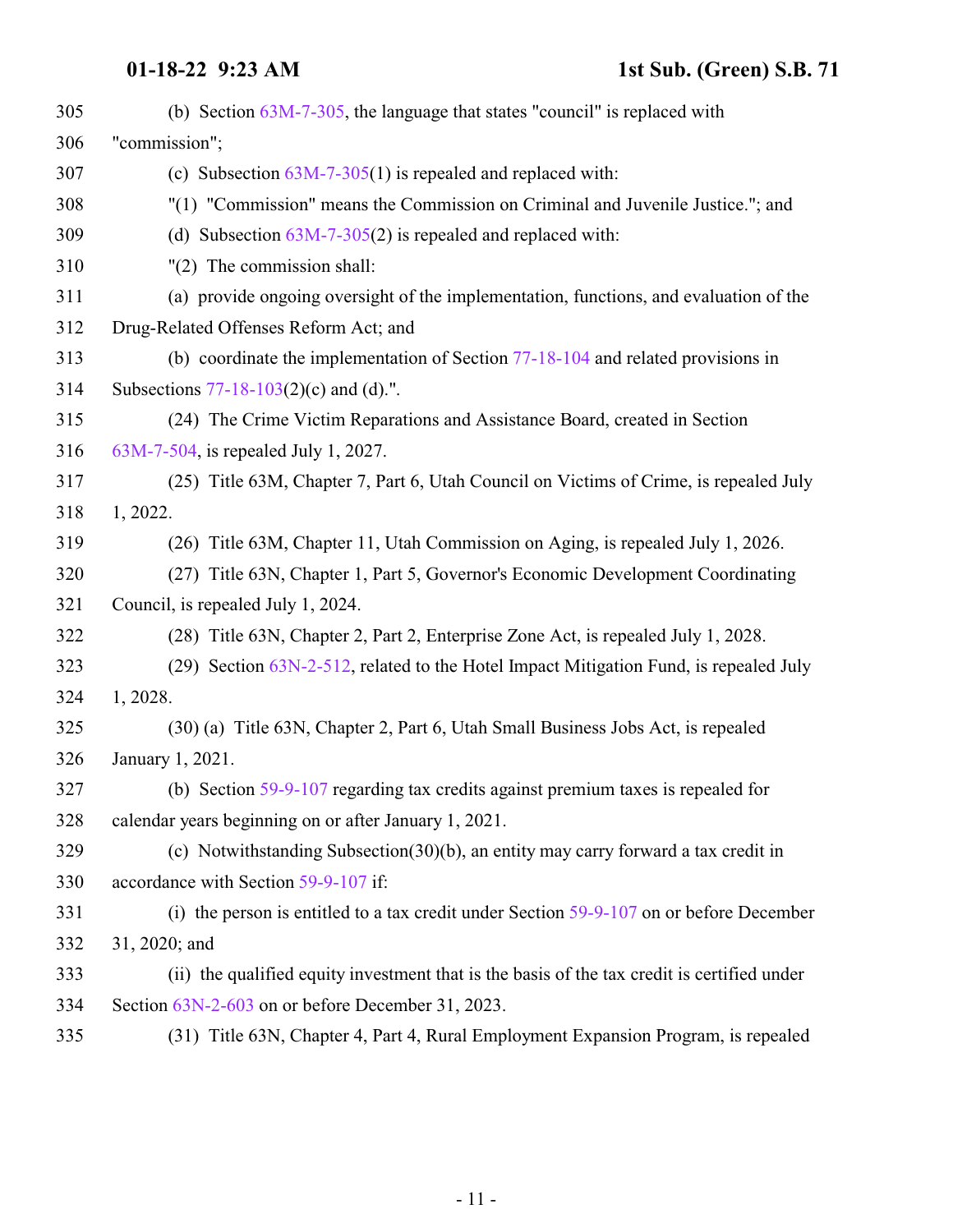<span id="page-11-0"></span>

| 336 | July 1, 2023.                                                                         |
|-----|---------------------------------------------------------------------------------------|
| 337 | (32) Title 63N, Chapter 7, Part 1, Board of Tourism Development, is repealed July 1,  |
| 338 | 2025.                                                                                 |
| 339 | (33) Title 63N, Chapter 9, Part 2, Outdoor Recreational Infrastructure Grant Program, |
| 340 | is repealed January 1, 2028.                                                          |
| 341 | Section 8. Section 63J-1-602.1 is amended to read:                                    |
| 342 | 63J-1-602.1. List of nonlapsing appropriations from accounts and funds.               |
| 343 | Appropriations made from the following accounts or funds are nonlapsing:              |
| 344 | (1) The Utah Intracurricular Student Organization Support for Agricultural Education  |
| 345 | and Leadership Restricted Account created in Section 4-42-102.                        |
| 346 | (2) The Native American Repatriation Restricted Account created in Section 9-9-407.   |
| 347 | (3) The Martin Luther King, Jr. Civil Rights Support Restricted Account created in    |
| 348 | Section 9-18-102.                                                                     |
| 349 | (4) The National Professional Men's Soccer Team Support of Building Communities       |
| 350 | Restricted Account created in Section 9-19-102.                                       |
| 351 | (5) Funds collected for directing and administering the C-PACE district created in    |
| 352 | Section 11-42a-106.                                                                   |
| 353 | (6) Money received by the Utah Inland Port Authority, as provided in Section          |
| 354 | $11 - 58 - 105$                                                                       |
| 355 | (7) The "Latino Community Support Restricted Account" created in Section 13-1-16.     |
| 356 | (8) The Clean Air Support Restricted Account created in Section 19-1-109.             |
| 357 | (9) The Division of Air Quality Oil, Gas, and Mining Restricted Account created in    |
| 358 | Section $19-2a-106$ .                                                                 |
| 359 | (10) The Division of Water Quality Oil, Gas, and Mining Restricted Account created in |
| 360 | Section 19-5-126.                                                                     |
| 361 | (11) The "Support for State-Owned Shooting Ranges Restricted Account" created in      |
| 362 | Section 23-14-13.5.                                                                   |
| 363 | (12) Award money under the State Asset Forfeiture Grant Program, as provided under    |
| 364 | Section 24-4-117.                                                                     |
| 365 | (13) Funds collected from the program fund for local health department expenses       |
| 366 | incurred in responding to a local health emergency under Section 26-1-38.             |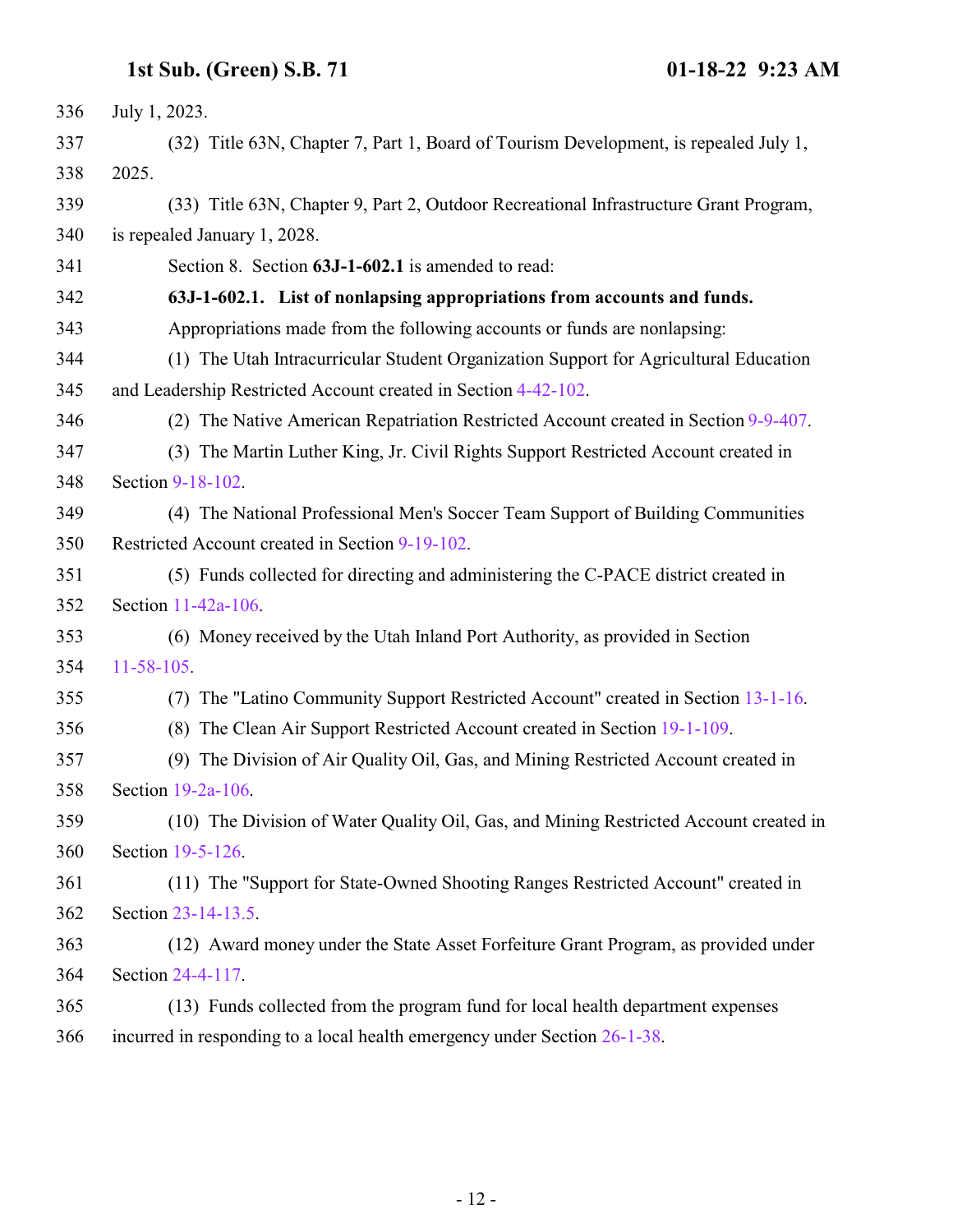### **01-18-22 9:23 AM 1st Sub. (Green) S.B. 71**

| 367 | (14) The Children with Cancer Support Restricted Account created in Section                       |
|-----|---------------------------------------------------------------------------------------------------|
| 368 | $26 - 21a - 304$ .                                                                                |
| 369 | (15) State funds for matching federal funds in the Children's Health Insurance Program            |
| 370 | as provided in Section 26-40-108.                                                                 |
| 371 | (16) The Children with Heart Disease Support Restricted Account created in Section                |
| 372 | 26-58-102.                                                                                        |
| 373 | (17) The Nurse Home Visiting Restricted Account created in Section 26-63-601.                     |
| 374 | (18) The Technology Development Restricted Account created in Section 31A-3-104.                  |
| 375 | (19) The Criminal Background Check Restricted Account created in Section                          |
| 376 | $31A-3-105$ .                                                                                     |
| 377 | (20) The Captive Insurance Restricted Account created in Section 31A-3-304, except                |
| 378 | to the extent that Section 31A-3-304 makes the money received under that section free revenue.    |
| 379 | (21) The Title Licensee Enforcement Restricted Account created in Section                         |
| 380 | 31A-23a-415                                                                                       |
| 381 | (22) The Health Insurance Actuarial Review Restricted Account created in Section                  |
| 382 | $31A-30-115$                                                                                      |
| 383 | (23) The Insurance Fraud Investigation Restricted Account created in Section                      |
| 384 | $31A-31-108$                                                                                      |
| 385 | (24) The Underage Drinking Prevention Media and Education Campaign Restricted                     |
| 386 | Account created in Section 32B-2-306.                                                             |
| 387 | (25) The Parental Coaching to Encourage Student Savings Program Restricted Account                |
| 388 | created in Section 35A-3-903.                                                                     |
| 389 | $[$ (25)] (26) The School Readiness Restricted Account created in Section 35A-15-203.             |
| 390 | $[\frac{126}{20}]$ (27) Money received by the Utah State Office of Rehabilitation for the sale of |
| 391 | certain products or services, as provided in Section 35A-13-202.                                  |
| 392 | $[\frac{27}{27}]$ (28) The Oil and Gas Administrative Penalties Account created in Section        |
| 393 | $40-6-11$ .                                                                                       |
| 394 | $[28]$ (29) The Oil and Gas Conservation Account created in Section 40-6-14.5.                    |
| 395 | $[29]$ (30) The Division of Oil, Gas, and Mining Restricted account created in Section            |
| 396 | $40 - 6 - 23$ .                                                                                   |
| 397 | $[30(31)]$ The Electronic Payment Fee Restricted Account created by Section                       |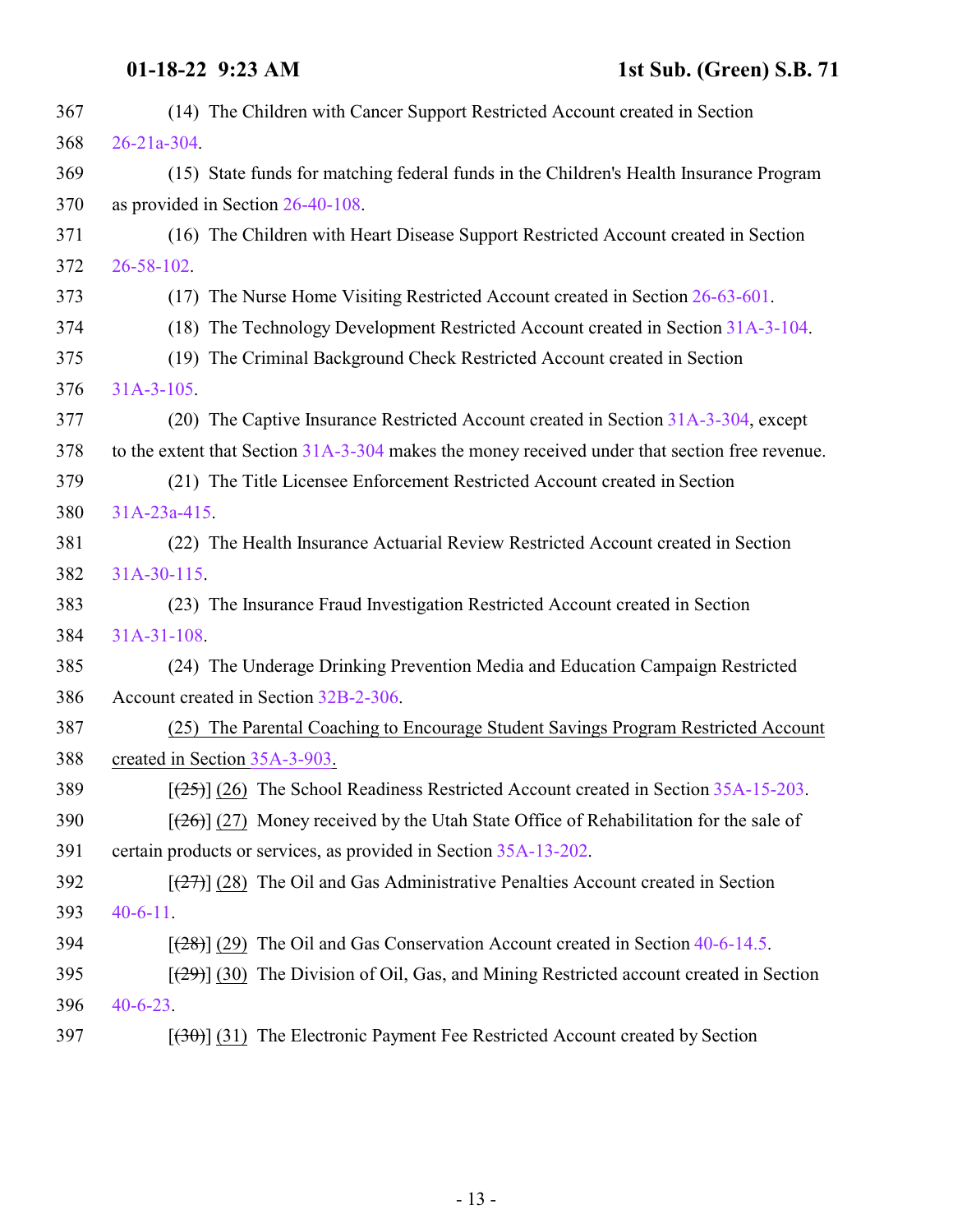| 398 | 41-1a-121 to the Motor Vehicle Division.                                                      |
|-----|-----------------------------------------------------------------------------------------------|
| 399 | $[31]$ (32) The Motor Vehicle Enforcement Division Temporary Permit Restricted                |
| 400 | Account created by Section 41-3-110 to the State Tax Commission.                              |
| 401 | $[32]$ (33) The Utah Law Enforcement Memorial Support Restricted Account created              |
| 402 | in Section 53-1-120.                                                                          |
| 403 | $[333]$ (34) The State Disaster Recovery Restricted Account to the Division of                |
| 404 | Emergency Management, as provided in Section 53-2a-603.                                       |
| 405 | $[34]$ (35) The Department of Public Safety Restricted Account to the Department of           |
| 406 | Public Safety, as provided in Section 53-3-106.                                               |
| 407 | $[35]$ (36) The Utah Highway Patrol Aero Bureau Restricted Account created in                 |
| 408 | Section 53-8-303.                                                                             |
| 409 | $[ (36) ]$ (37) The DNA Specimen Restricted Account created in Section 53-10-407.             |
| 410 | $[37]$ (38) The Canine Body Armor Restricted Account created in Section 53-16-201.            |
| 411 | $[ (38) ] (39)$ The Technical Colleges Capital Projects Fund created in Section               |
| 412 | $53B-2a-118$ .                                                                                |
| 413 | $[39]$ (40) The Higher Education Capital Projects Fund created in Section                     |
| 414 | 53B-22-202.                                                                                   |
| 415 | $[$ (40)] (41) A certain portion of money collected for administrative costs under the        |
| 416 | School Institutional Trust Lands Management Act, as provided under Section 53C-3-202.         |
| 417 | $[$ (41)] (42) The Public Utility Regulatory Restricted Account created in Section            |
| 418 | 54-5-1.5, subject to Subsection $54$ -5-1.5(4)(d).                                            |
| 419 | $[$ (42) $]$ (43) Funds collected from a surcharge fee to provide certain licensees with      |
| 420 | access to an electronic reference library, as provided in Section 58-3a-105.                  |
| 421 | $[$ (43)] (44) Certain fines collected by the Division of Occupational and Professional       |
| 422 | Licensing for violation of unlawful or unprofessional conduct that are used for education and |
| 423 | enforcement purposes, as provided in Section 58-17b-505.                                      |
| 424 | $[$ (44)] (45) Funds collected from a surcharge fee to provide certain licensees with         |
| 425 | access to an electronic reference library, as provided in Section 58-22-104.                  |
| 426 | $[$ (45) $]$ (46) Funds collected from a surcharge fee to provide certain licensees with      |
| 427 | access to an electronic reference library, as provided in Section 58-55-106.                  |
| 428 | $[$ (46)] (47) Funds collected from a surcharge fee to provide certain licensees with         |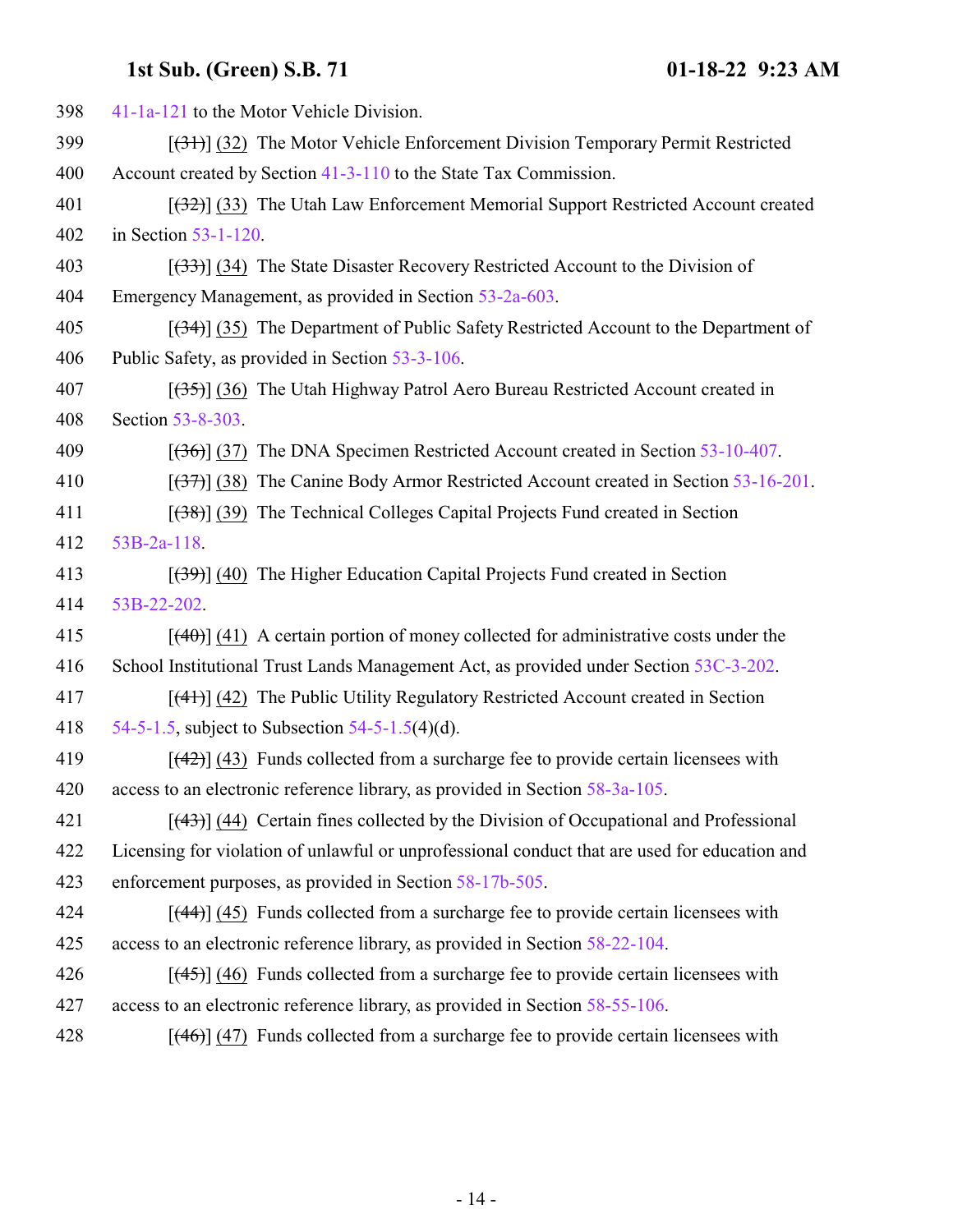| 429 | access to an electronic reference library, as provided in Section 58-56-3.5.                   |
|-----|------------------------------------------------------------------------------------------------|
| 430 | $[$ (47)] (48) Certain fines collected by the Division of Occupational and Professional        |
| 431 | Licensing for use in education and enforcement of the Security Personnel Licensing Act, as     |
| 432 | provided in Section 58-63-103.                                                                 |
| 433 | $[$ (48)] (49) The Relative Value Study Restricted Account created in Section 59-9-105.        |
| 434 | $[$ (49)] (50) The Cigarette Tax Restricted Account created in Section 59-14-204.              |
| 435 | $[50]$ (51) Funds paid to the Division of Real Estate for the cost of a criminal               |
| 436 | background check for a mortgage loan license, as provided in Section 61-2c-202.                |
| 437 | $[ (51) ]$ (52) Funds paid to the Division of Real Estate for the cost of a criminal           |
| 438 | background check for principal broker, associate broker, and sales agent licenses, as provided |
| 439 | in Section $61-2f-204$ .                                                                       |
| 440 | $[52]$ (53) Certain funds donated to the Department of Human Services, as provided in          |
| 441 | Section 62A-1-111.                                                                             |
| 442 | [(53)] (54) The National Professional Men's Basketball Team Support of Women and               |
| 443 | Children Issues Restricted Account created in Section 62A-1-202.                               |
| 444 | $[ (54) ]$ (55) Certain funds donated to the Division of Child and Family Services, as         |
| 445 | provided in Section 62A-4a-110.                                                                |
| 446 | $[ (55) ]$ (56) The Choose Life Adoption Support Restricted Account created in Section         |
| 447 | 62A-4a-608.                                                                                    |
| 448 | $[$ (56)] (57) Funds collected by the Office of Administrative Rules for publishing, as        |
| 449 | provided in Section 63G-3-402.                                                                 |
| 450 | $[ (57) ]$ (58) The Immigration Act Restricted Account created in Section 63G-12-103.          |
| 451 | $[ (58) ]$ (59) Money received by the military installation development authority, as          |
| 452 | provided in Section 63H-1-504.                                                                 |
| 453 | [(59)] (60) The Computer Aided Dispatch Restricted Account created in Section                  |
| 454 | $63H-7a-303$ .                                                                                 |
| 455 | $[$ (60)] (61) The Unified Statewide 911 Emergency Service Account created in Section          |
| 456 | 63H-7a-304                                                                                     |
| 457 | $[ (61) ] (62)$ The Utah Statewide Radio System Restricted Account created in Section          |
| 458 | $63H-7a-403$ .                                                                                 |
| 459 | $[62]$ (63) The Utah Capital Investment Restricted Account created in Section                  |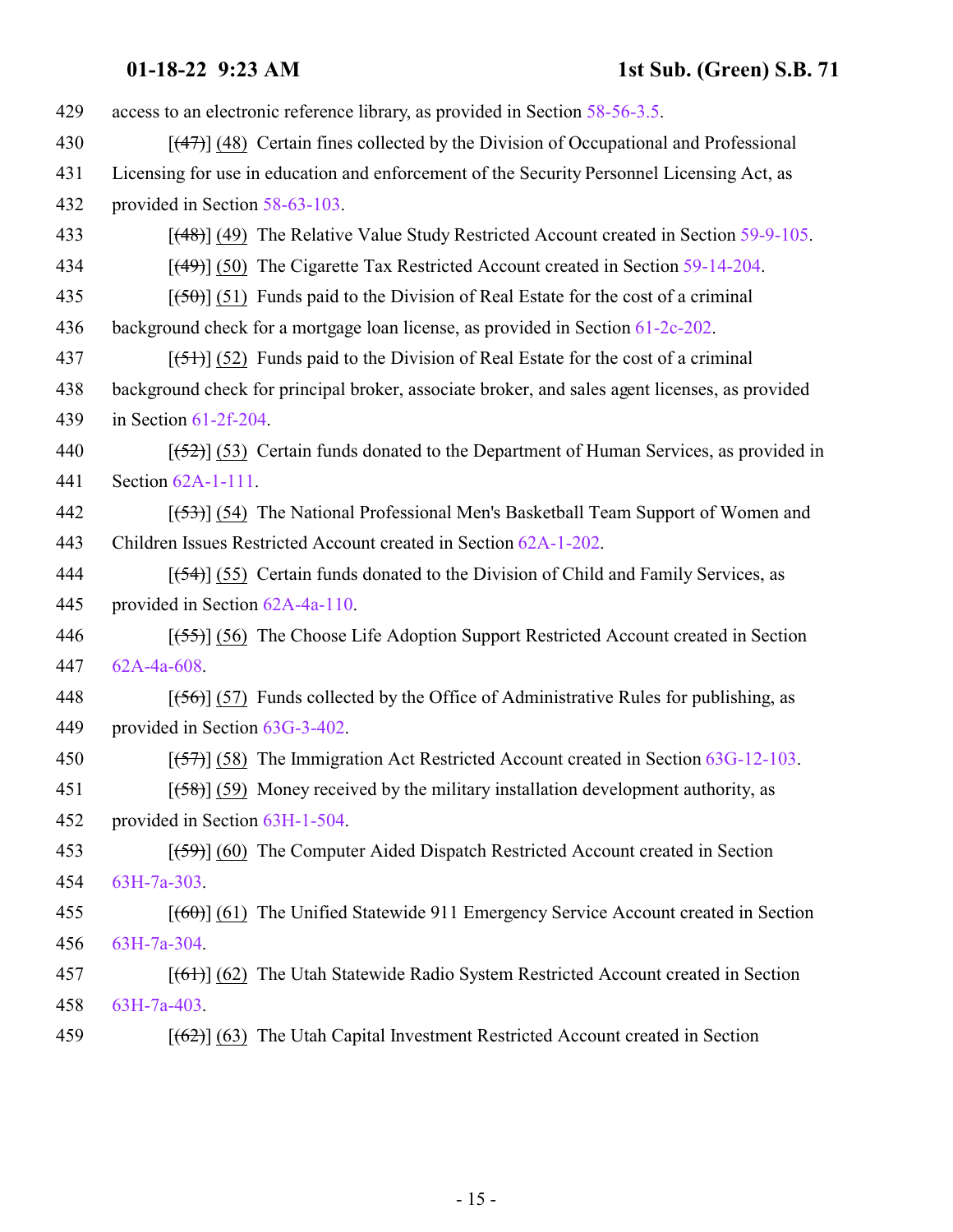| 460 | 63N-6-204.                                                                                                |
|-----|-----------------------------------------------------------------------------------------------------------|
| 461 | $[ (63) ]$ (64) The Motion Picture Incentive Account created in Section 63N-8-103.                        |
| 462 | $[ (64) ] (65)$ Certain money payable for expenses of the Pete Suazo Utah Athletic                        |
| 463 | Commission, as provided under Section 63N-10-301.                                                         |
| 464 | $[ (65) ] (66)$ Funds collected by the housing of state probationary inmates or state parole              |
| 465 | inmates, as provided in Subsection $64-13e-104(2)$ .                                                      |
| 466 | $[ (66) ] (67)$ Certain forestry and fire control funds utilized by the Division of Forestry,             |
| 467 | Fire, and State Lands, as provided in Section 65A-8-103.                                                  |
| 468 | $[ (67) ] (68)$ The Transportation of Veterans to Memorials Support Restricted Account                    |
| 469 | created in Section 71-14-102.                                                                             |
| 470 | $[ (68) ]$ (69) The Amusement Ride Safety Restricted Account, as provided in Section                      |
| 471 | 72-16-204.                                                                                                |
| 472 | $[$ (69)] (70) Certain funds received by the Office of the State Engineer for well drilling               |
| 473 | fines or bonds, as provided in Section 73-3-25.                                                           |
| 474 | $[$ (70) $]$ (71) The Water Resources Conservation and Development Fund, as provided in                   |
| 475 | Section 73-23-2.                                                                                          |
| 476 | $[\frac{(7+1)}{(7+1)}]$ (72) Funds donated or paid to a juvenile court by private sources, as provided in |
| 477 | Subsection $78A-6-203(1)(c)$ .                                                                            |
| 478 | $[ (72) ]$ (73) Fees for certificate of admission created under Section 78A-9-102.                        |
| 479 | $[ (73) ]$ (74) Funds collected for adoption document access as provided in Sections                      |
| 480 | 78B-6-141, 78B-6-144, and 78B-6-144.5.                                                                    |
| 481 | $[ (74) ]$ (75) Funds collected for indigent defense as provided in Title 78B, Chapter 22,                |
| 482 | Part 4, Utah Indigent Defense Commission.                                                                 |
| 483 | $[ (75) ]$ (76) The Utah Geological Survey Oil, Gas, and Mining Restricted Account                        |
| 484 | created in Section 79-3-403.                                                                              |
| 485 | $[ (76) ]$ (77) Revenue for golf user fees at the Wasatch Mountain State Park, Palisades                  |
| 486 | State Park, and Green River State Park, as provided under Section 79-4-403.                               |
| 487 | $[ (77) ]$ (78) Certain funds received by the Division of State Parks from the sale or                    |
| 488 | disposal of buffalo, as provided under Section 79-4-1001.                                                 |
| 489 | $[ (78) ]$ (79) The Drinking While Pregnant Prevention Media and Education Campaign                       |
| 490 | Restricted Account created in Section 32B-2-308.                                                          |